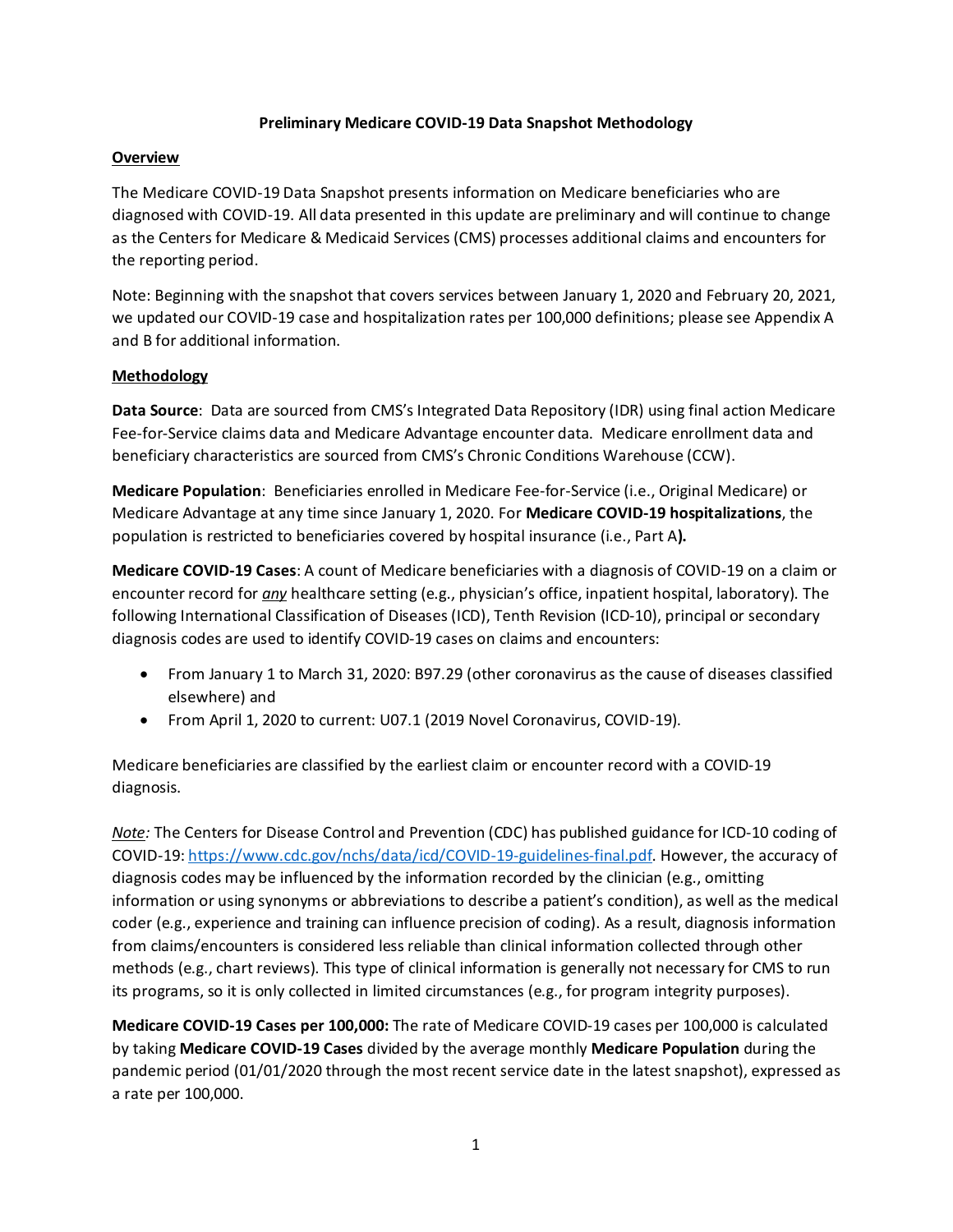*Note: In earlier snapshot releases, we calculated COVID-19 Cases per 100,000 using an ever-enrolled denominator – for more details see Appendix A.* 

**Medicare COVID-19 Hospitalizations**: A subset of **Medicare COVID-19 Cases** restricted to beneficiaries with an *inpatient* hospitalization claim or encounter record with a primary or secondary diagnosis code of B97.29 (1/1/2020-3/31/2020) or U07.1 (beginning 4/1/2020). These hospitalizations include data for the following hospital settings: Inpatient Prospective Payment System (IPPS), Critical Access Hospitals (CAH), inpatient rehabilitation facilities, long term care facilities and inpatient psychiatric facilities<sup>[1](#page-1-0)</sup>. Hospitalizations are based on a beneficiary's first hospitalization episode related to COVID-19.

An inpatient hospital episode represents consecutive days in an inpatient hospital setting including same day transfers to other inpatient facilities. For example, if a beneficiary is admitted to a CAH and then transferred to an IPPS hospital facility, the episode spans both facility inpatient hospitalizations. The inpatient hospital episode concludes with a break in inpatient hospital care.

**Medicare COVID-19 Hospitalizations per 100,000:** The rate of Medicare COVID-19 hospitalizations per 100,000 is calculated by taking **Medicare COVID-19 Hospitalizations** divided by the average **Medicare Population** with Part A insurance during the pandemic period (beginning 01/01/2020 through most recent monthly reporting), expressed as per 100,000.

*Note: In earlier snapshot releases, we calculated COVID-19 Hospitalizations per 100,000 using an everenrolled denominator – for more details see Appendix B.*

**State**: The state of the beneficiary is based on mailing address. The snapshot reports the 50 States, the District of Columbia, Puerto Rico, US Virgin Islands, and all other outlying areas of the US aggregated into a "Territories" category. If a beneficiary's state of residence is unknown, the beneficiary is assigned to the "Missing Data" category.

**Rural/ Urban**: Rural/ Urban status is defined using the Rural Urban Commuting Area Crosswalk (RUCA). The RUCA crosswalk relies on commuting data from the US Census, as well as ZIP Codes. A beneficiary's mailing ZIP code is used to define rural and urban locations. Due to the changing nature of ZIP Code data, there is a small subset of beneficiaries that cannot be classified into a rural area or urban area.

**Medicare Entitlement:** Medicare entitlement is available to three basic groups of "insured individuals" the *Aged*, the *Disabled*, and those with *end stage renal disease (ESRD)*. Medicare entitlement can change over time for beneficiaries that were initially entitled to Medicare because of disability or ESRD before the age of 65. For purposes of this reporting, beneficiaries who have ESRD, are Aged with ESRD or are Disabled with ESRD are classified as ESRD; otherwise beneficiaries are classified as Disabled or Aged.

**Medicare Eligibility Status**: A beneficiary can be eligible for Medicare and/or Medicaid. Beneficiaries enrolled in both Medicare and Medicaid simultaneously are considered *Dual Medicare and Medicaid*. A beneficiary enrolled in Medicare alone is *Medicare Only*. Please note that for beneficiaries enrolled in both Medicare and Medicaid, only claims and encounters covered by Medicare are included in this reporting.

<span id="page-1-0"></span> $1$  Inpatient settings include Original Medicare (fee-for-service) claims with claim type '60' and Medicare Advantage encounters with claim types '4011' and '4012'.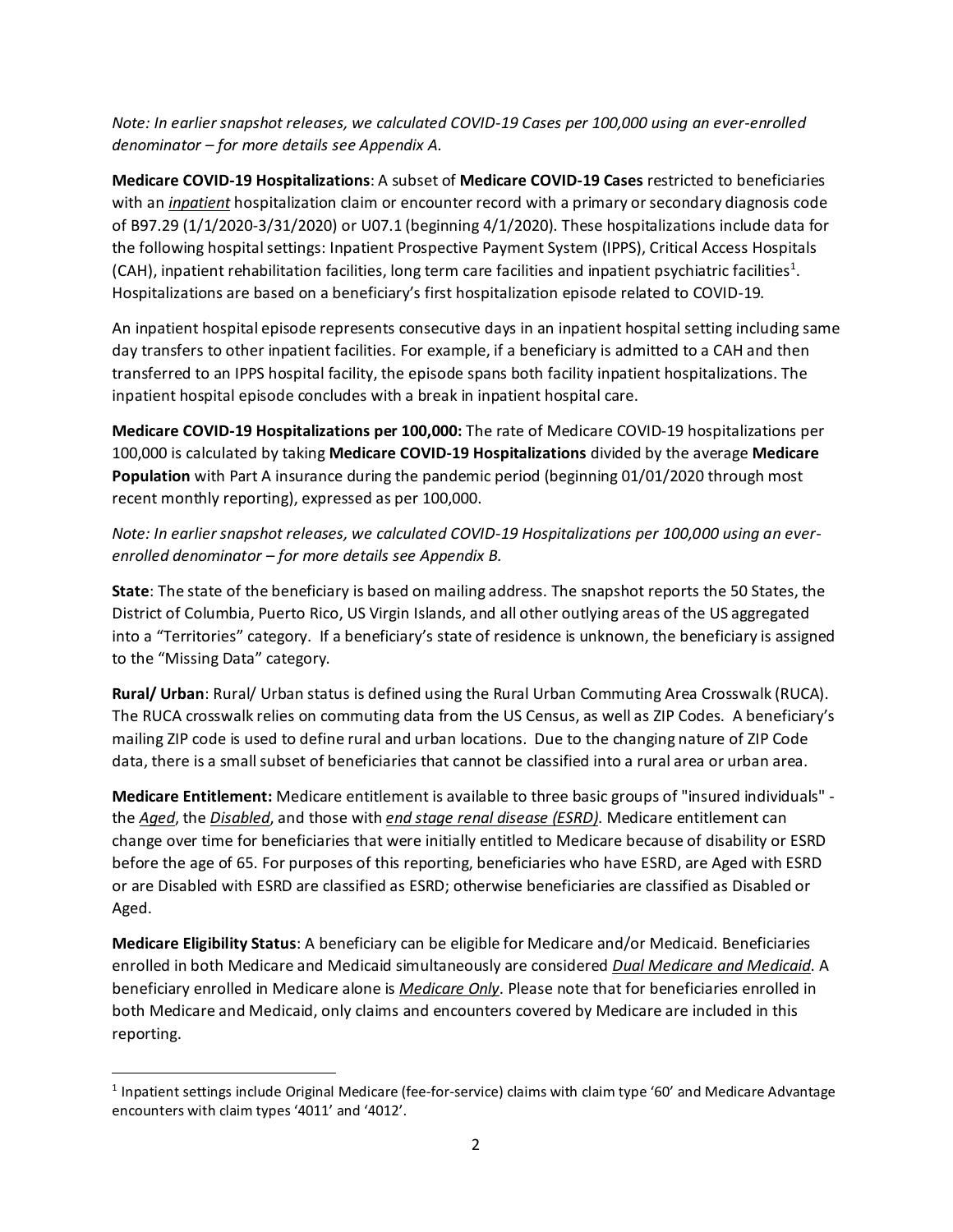**Age:** A beneficiary's age is measured at the end of 2020.

**Race/ Ethnicity**: In the snapshot, a beneficiary's race/ ethnicity is created by taking the beneficiary race code that has historically been used by the Social Security Administration (and is in turn used in CMS's enrollment database) and applying an algorithm that improves the race/ethnicity classification, particularly for those who are Hispanic or Asian/Pacific Islander. This algorithm, developed by the Research Triangle Institute (RTI) and is thus often referred to as the "RTI race code", uses Census surname lists for Hispanic and Asian/Pacific Islander origin as well as geography<sup>[2](#page-2-0)</sup>. The race/ethnicity classifications are: American Indian/Alaska Native (AI/AN), White, Black/African American, Asian/ Pacific Islander, Hispanic, and Other/Unknown. For more information on the RTI race algorithm, see [https://www.ncbi.nlm.nih.gov/pmc/articles/PMC4195038/.](https://www.ncbi.nlm.nih.gov/pmc/articles/PMC4195038/)

**Beneficiary Sex:** A beneficiary's sex is available from the CMS enrollment database and is classified as Male/Female.

**Hospitalization Discharge Status:** A hospital discharge status reported on claims and encounter records that identifies where the patient is at the conclusion of the beneficiary's first COVID-19 inpatient hospital episode as described above in **Medicare COVID-19 hospitalizations**. Beneficiaries who do not need follow-up care related to the hospitalization are generally discharged to *Home* or other place of residence such as *Assisted Living/Nursing Home*. Some beneficiaries require post-acute care in the form of *Skilled Nursing* or *Home Health* services while other beneficiaries may require more acute care and are transferred to *Another Health Care Facility*. In other cases, a beneficiary *Expires* during the hospitalization or may be terminally ill and is discharged to *Hospice*.

**Hospitalization Length of Stay:** A hospital length of stay is based on the number of consecutive days in an inpatient episode including same day transfers.

**Total Fee-for-Service COVID-19 Hospitalizations:** A subset of **Medicare COVID-19 hospitalizations**  restricted to Medicare beneficiaries with a *fee-for-service* inpatient hospitalization claim.

**Chronic Condition Prevalence Among Fee-for-Service COVID-19 Hospitalized Beneficiaries:** Chronic conditions are identified using preliminary Medicare *fee-for-service* administrative claims data through calendar year 2020. Prevalence figures are based on beneficiaries who have a COVID-19 diagnosis on a fee-for-service inpatient claim during the reporting period and who have continuous enrollment in feefor-service Part A and Part B in 2020. Additional information on chronic condition algorithms can be found [here.](https://www2.ccwdata.org/web/guest/condition-categories)

**Medicare Payments for Fee-for-Service COVID-19 Hospitalizations:** Medicare payments represent total payments made by Medicare for **Total Fee-for-Service COVID-19 Hospitalizations.** Beneficiary costsharing (i.e. coinsurance and deductible) and third-party payment amounts are not included.

<span id="page-2-0"></span><sup>&</sup>lt;sup>2</sup> Eicheldinger, C and Bonito, A. Health Care Financing Review/Spring 2008/Volume 29, Number 3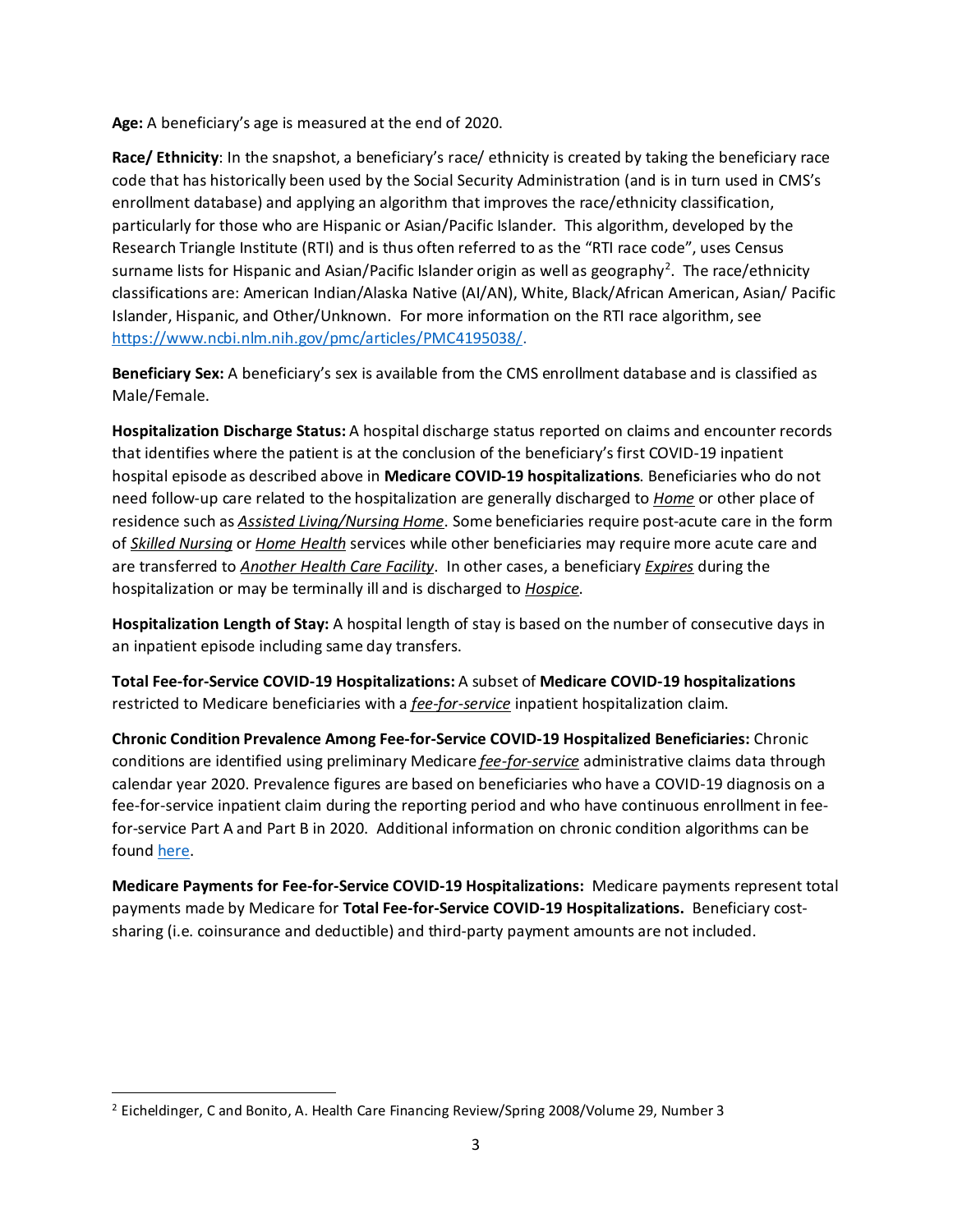## **Appendix A: COVID-19 Case Rates per 100,000: Ever-Enrolled vs. Average Monthly Enrollment**

For snapshot releases only covering services that occurred in 2020, we calculated COVID-19 cases per 100,000 using an "ever-enrolled" denominator (i.e., any beneficiary with Part A or B coverage in any month since January 2020). Beginning with the snapshot that covers services between January 1, 2020 and February 20, 2021, we have updated this definition to use average monthly enrollment during the reporting period as the denominator. We made this change to better account for beneficiaries who do not have coverage for the entire study period – primarily beneficiaries who are new to Medicare and deceased beneficiaries. The table below illustrates the differences between using "ever-enrolled" and "average monthly enrollment" when calculating COVID-19 Cases per 100,000.

| Category               | Subcategory                     | <b>Case Rate Using</b><br><b>Ever-Enrolled</b> | <b>Case Rate using</b><br><b>Average Enrollment</b> | Percent<br>Change |
|------------------------|---------------------------------|------------------------------------------------|-----------------------------------------------------|-------------------|
| Overall                | $\overline{\phantom{a}}$        | 5,830                                          | 6,144                                               | 5%                |
| Rural/Urban            | Rural                           | 6,087                                          | 6,414                                               | 5%                |
|                        | Unknown                         | 1,430                                          | 1,487                                               | 4%                |
|                        | Urban                           | 5,823                                          | 6,138                                               | 5%                |
| <b>Age Group</b>       | Less than 65                    | 5,995                                          | 6,311                                               | 5%                |
|                        | 65-74                           | 4,715                                          | 5,031                                               | 7%                |
|                        | 75-84                           | 6,165                                          | 6,314                                               | 2%                |
|                        | 85 and over                     | 9,136                                          | 9,826                                               | 8%                |
| Race                   | American Indian / Alaska Native | 9,098                                          | 9,490                                               | 4%                |
|                        | Asian / Pacific Islander        | 4,023                                          | 4,235                                               | 5%                |
|                        | Black / African American        | 7,207                                          | 7,626                                               | 6%                |
|                        | Hispanic                        | 7,985                                          | 8,413                                               | 5%                |
|                        | Other/Unknown                   | 4,190                                          | 4,418                                               | 5%                |
|                        | White                           | 5,477                                          | 5,770                                               | 5%                |
| <b>Medicare Status</b> | Aged                            | 5,741                                          | 6,047                                               | 5%                |
|                        | <b>Disabled</b>                 | 5,770                                          | 6,067                                               | 5%                |
|                        | <b>ESRD</b>                     | 16,847                                         | 19,492                                              | 16%               |
| <b>Dual Status</b>     | Dual Medicare and Medicaid      | 10,843                                         | 11,568                                              | 7%                |
|                        | Medicare Only                   | 4,681                                          | 4,919                                               | 5%                |

#### **Comparison of COVID-19 Case Rates per 100,000 Beneficiaries Using an Ever-Enrolled vs. Average Monthly Enrollment Denominator, Services 1/1/2020 – 2/20/2021**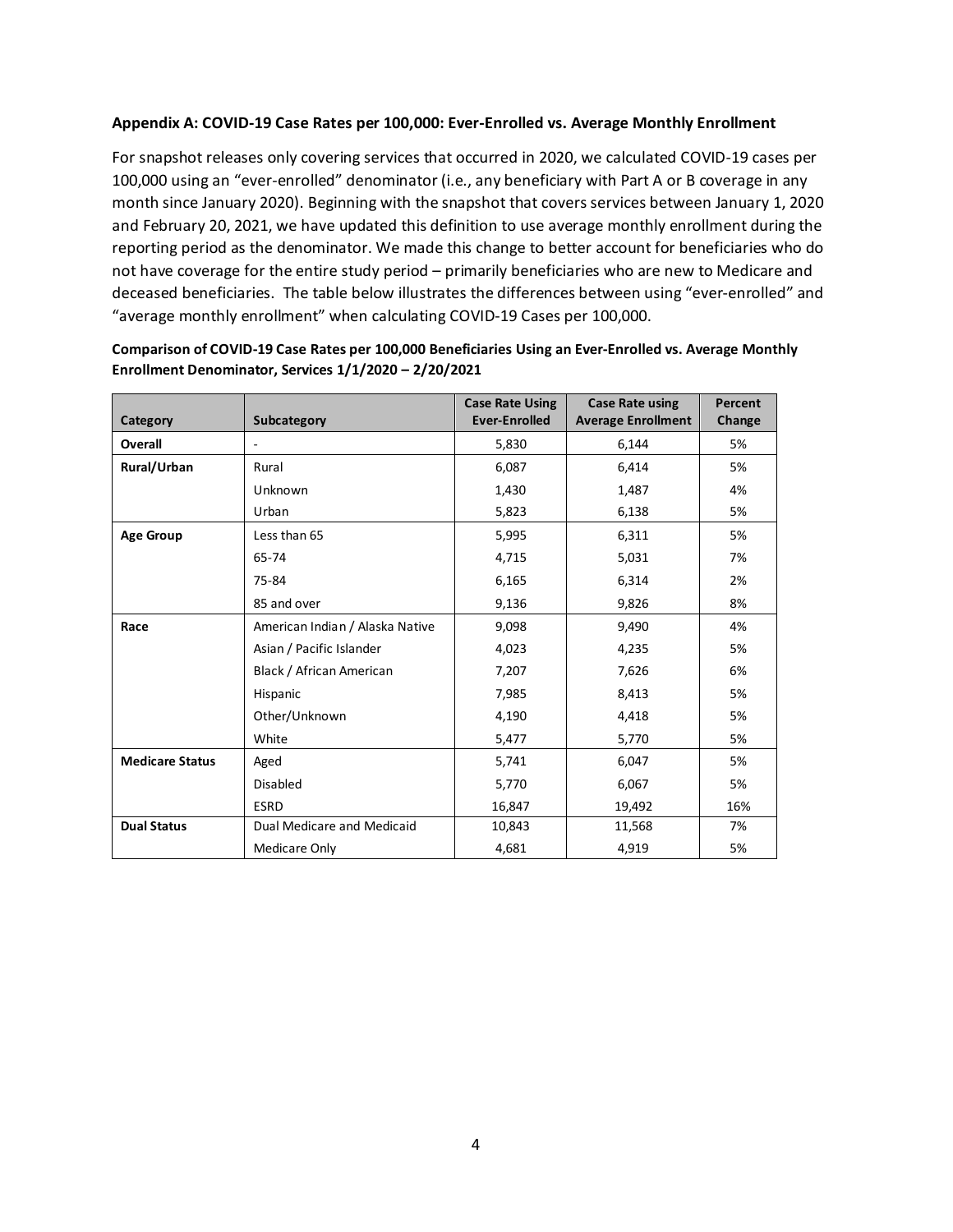# **Appendix B: COVID-19 Hospitalization Rates per 100,000: Ever-Enrolled vs. Average Monthly Enrollment**

For snapshot releases only covering services that occurred in 2020, we calculated COVID-19 hospitalizations per 100,000 using an "ever-enrolled" denominator (i.e., any beneficiary with Part A coverage in any month since January 2020). Beginning with the snapshot that covers services between January 1, 2020 and February 20, 2021, we have updated this definition to use average monthly enrollment during the reporting period as the denominator. We made this change to better account for beneficiaries who do not have coverage for the entire study period – primarily beneficiaries who are new to Medicare and deceased beneficiaries. The table below illustrates the differences between using "ever-enrolled" and "average monthly enrollment" when calculating COVID-19 Hospitalizations per 100,000.

## **Comparison of COVID-19 Hospitalization Rates per 100,000 Beneficiaries Using an Ever-Enrolled vs. Average Monthly Enrollment Denominator, Services 1/1/2020 – 2/20/2021**

|                        |                                 | Hospitalization        | Hospitalization           |         |
|------------------------|---------------------------------|------------------------|---------------------------|---------|
|                        |                                 | <b>Rate Using Ever</b> | <b>Rate using Average</b> | Percent |
| Category               | Subcategory                     | <b>Enrolled</b>        | <b>Enrollment</b>         | Change  |
| Overall                | $\frac{1}{2}$                   | 1,607                  | 1,694                     | 5%      |
| Rural/Urban            | Rural                           | 1,610                  | 1,696                     | 5%      |
|                        | Unknown                         | 429                    | 446                       | 4%      |
|                        | Urban                           | 1,622                  | 1,710                     | 5%      |
| <b>Age Group</b>       | Less than 65                    | 1,531                  | 1,612                     | 5%      |
|                        | 65-74                           | 1,107                  | 1,181                     | 7%      |
|                        | 75-84                           | 1,911                  | 1,958                     | 2%      |
|                        | 85 and over                     | 2,898                  | 3,118                     | 8%      |
| Race                   | American Indian / Alaska Native | 3,630                  | 3,785                     | 4%      |
|                        | Asian / Pacific Islander        | 1,253                  | 1,322                     | 6%      |
|                        | Black / African American        | 2,667                  | 2,821                     | 6%      |
|                        | Hispanic                        | 2,337                  | 2,463                     | 5%      |
|                        | Other/Unknown                   | 1,007                  | 1,062                     | 5%      |
|                        | White                           | 1,387                  | 1,461                     | 5%      |
| <b>Medicare Status</b> | Aged                            | 1,577                  | 1,662                     | 5%      |
|                        | <b>Disabled</b>                 | 1,381                  | 1,453                     | 5%      |
|                        | <b>ESRD</b>                     | 8,809                  | 10,191                    | 16%     |
| <b>Dual Status</b>     | Dual Medicare and Medicaid      | 3,189                  | 3,407                     | 7%      |
|                        | Medicare Only                   | 1,252                  | 1,316                     | 5%      |